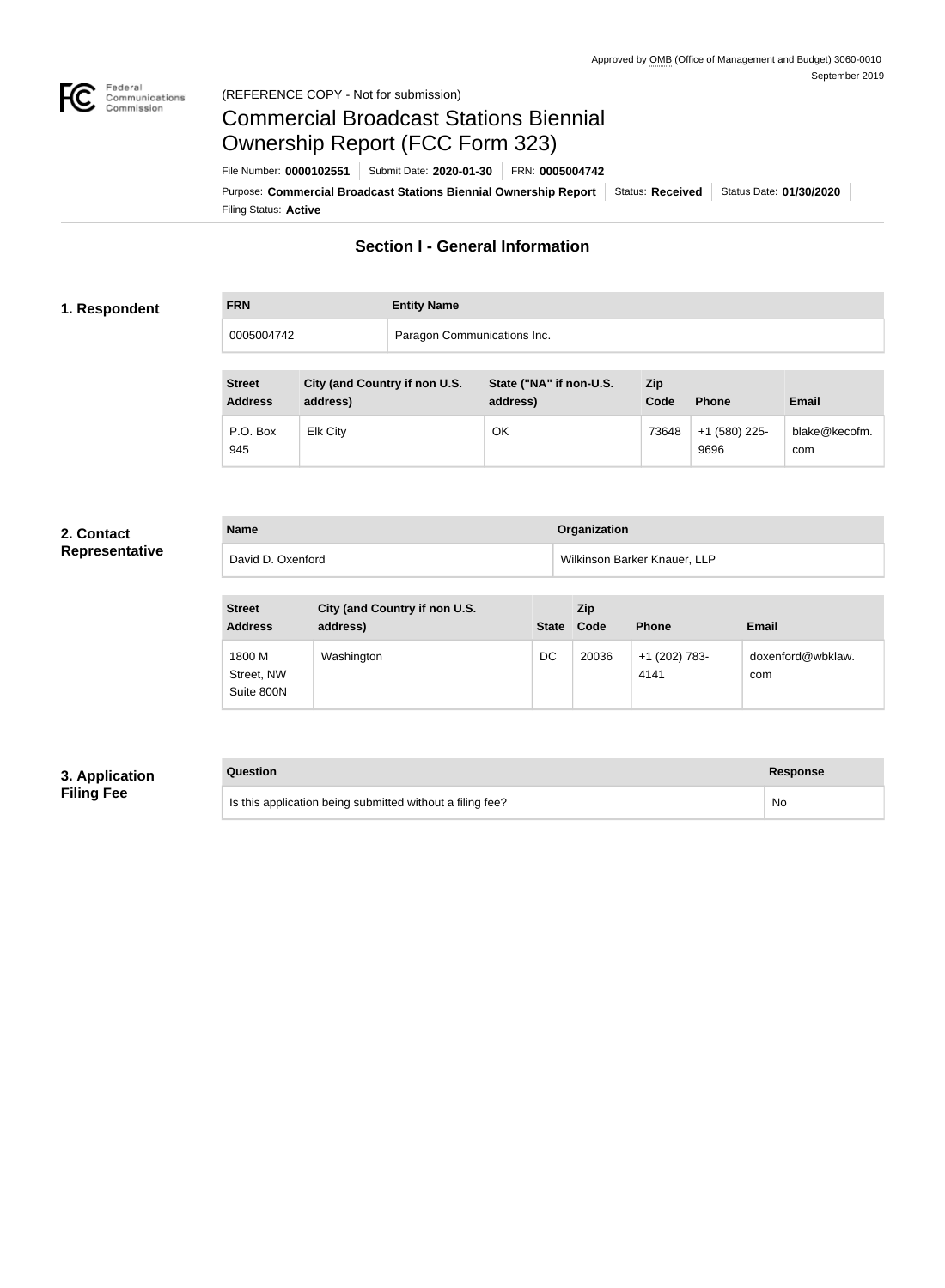| <b>Fees</b> | <b>Application Type</b> | <b>Form Number</b> | <b>Fee Code</b> | Quantity | <b>Fee Amount</b> | <b>Subtotal</b> |
|-------------|-------------------------|--------------------|-----------------|----------|-------------------|-----------------|
|             | Biennial                | Form 323           | <b>MAR</b>      | っ<br>ັບ  | 85                | \$210.00        |
|             |                         |                    |                 |          | Total             | \$210.00        |

### **4. Nature of Respondent**

| (a) Provide the following information about the Respondent: |                        |  |
|-------------------------------------------------------------|------------------------|--|
| <b>Relationship to stations/permits</b>                     | Licensee               |  |
| <b>Nature of Respondent</b>                                 | For-profit corporation |  |

**(b) Provide the following information about this report:**

| <b>Purpose</b> | Biennial                                                                                                                                                                               |
|----------------|----------------------------------------------------------------------------------------------------------------------------------------------------------------------------------------|
| "As of" date   | 10/01/2019                                                                                                                                                                             |
|                | When filing a biennial ownership report or validating<br>and resubmitting a prior biennial ownership report, this<br>date must be Oct. 1 of the year in which this report is<br>filed. |

#### **5. Licensee(s) and Station(s)**

#### **Respondent is filing this report to cover the following Licensee(s) and station(s):**

| Licensee/Permittee Name     | <b>FRN</b> |
|-----------------------------|------------|
| Paragon Communications Inc. | 0005004742 |

| Fac. ID No. | <b>Call Sign</b> | <b>City</b>     | <b>State</b> | <b>Service</b> |
|-------------|------------------|-----------------|--------------|----------------|
| 29030       | <b>KADS</b>      | <b>ELK CITY</b> | OK           | AM             |
| 51563       | <b>KXOO</b>      | <b>ELK CITY</b> | OK           | FM             |
| 51564       | <b>KECO</b>      | <b>ELK CITY</b> | OK           | FM             |

## **Section II – Biennial Ownership Information**

**1. 47 C.F.R. Section 73.3613 and Other Documents**

Licensee Respondents that hold authorizations for one or more full power television, AM, and/or FM stations should list all contracts and other instruments set forth in 47 C.F.R. Section 73.3613(a) through (c) for the facility or facilities listed on this report. In addition, attributable Local Marketing Agreements (LMAs) and attributable Joint Sales Agreements (JSAs) must be disclosed by the licensee of the brokering station on its ownership report. If the agreement is an attributable LMA, an attributable JSA, or a network affiliation agreement, check the appropriate box. Otherwise, select "Other." Non-Licensee Respondents, as well as Licensee Respondents that only hold authorizations for Class A television and/or low power television stations, should select "Not Applicable" in response to this question.

| <b>Document Information</b>           |                              |  |  |
|---------------------------------------|------------------------------|--|--|
| Description of contract or instrument | Certificate of Incorporation |  |  |
| Parties to contract or instrument     | State of Oklahoma            |  |  |
| Date of execution                     | 08/1994                      |  |  |
| Date of expiration                    | No expiration date           |  |  |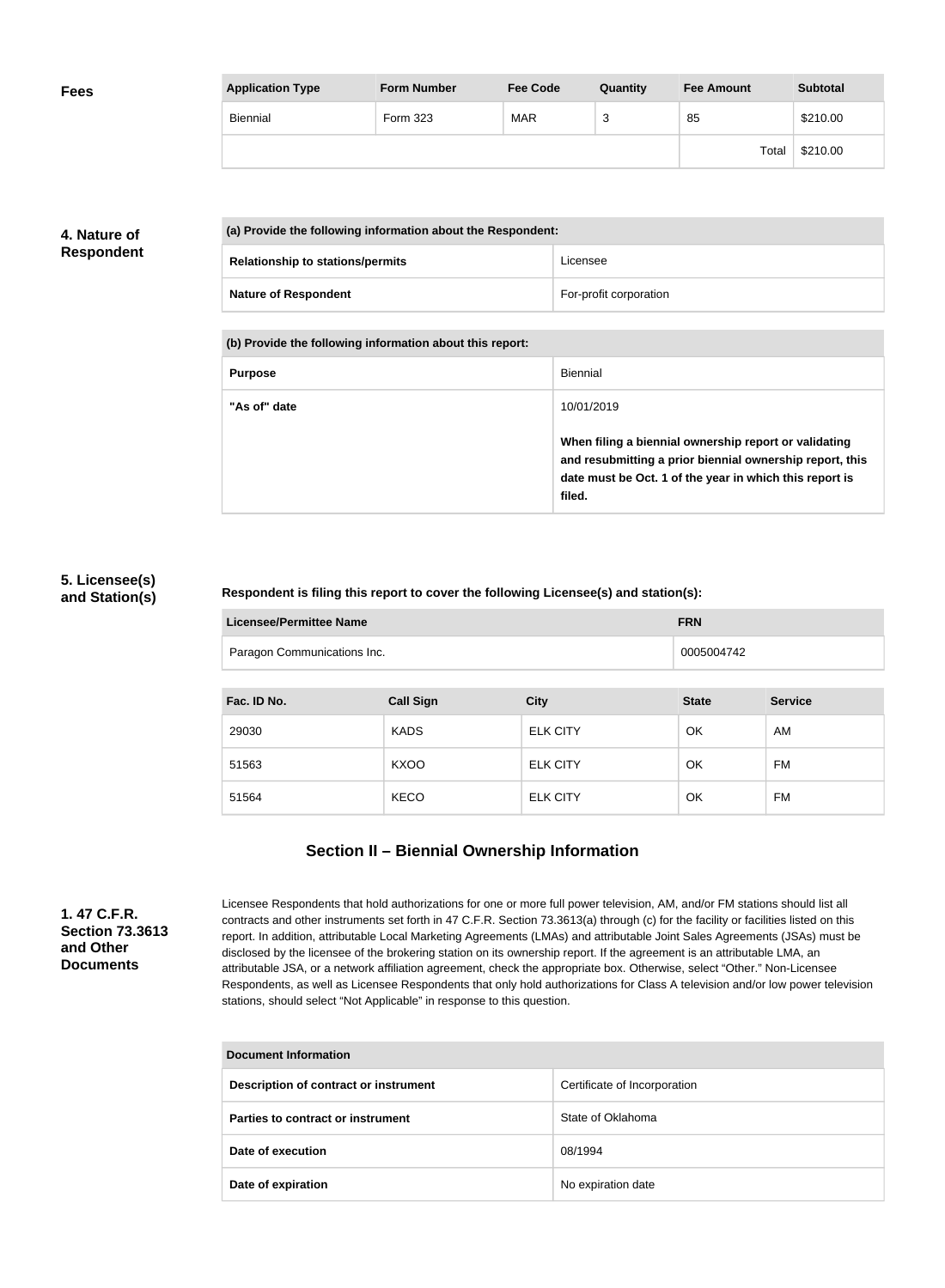#### **2. Ownership Interests**

**(a)** Ownership Interests. This Question requires Respondents to enter detailed information about ownership interests by generating a series of subforms. Answer each question on each subform. The first subform listing should be for the Respondent itself. If the Respondent is not a natural person, also list each of the officers, directors, stockholders, non-insulated partners, non-insulated members, and any other persons or entities with a direct attributable interest in the Respondent pursuant to the standards set forth in 47 C.F.R. Section 73.3555. (A "direct" interest is one that is not held through any intervening companies or entities.) List each interest holder with a direct attributable interest in the Respondent separately.

Leave the percentage of total assets (Equity Debt Plus) field blank for an interest holder unless that interest holder has an attributable interest in the Respondent solely on the basis of the Commission's Equity Debt Plus attribution standard, 47 C.F.R. Section 73.3555, Note 2(i).

In the case of vertical or indirect ownership structures, list only those interests in the Respondent that also represent an attributable interest in the Licensee(s) for which the report is being submitted.

Entities that are part of an organizational structure that includes holding companies or other forms of indirect ownership must file separate ownership reports. In such a structure do not report, or file a separate report for, any interest holder that does not have an attributable interest in the Licensee(s) for which the report is being submitted.

Please see the Instructions for further detail concerning interests that must be reported in response to this question.

The Respondent must provide an FCC Registration Number for each interest holder reported in response to this question. Please see the Instructions for detailed information and guidance concerning this requirement.

| <b>FRN</b>                                                                                                                       | 0005004742                                              |                      |                            |  |
|----------------------------------------------------------------------------------------------------------------------------------|---------------------------------------------------------|----------------------|----------------------------|--|
| <b>Entity Name</b>                                                                                                               | Paragon Communications Inc.                             |                      |                            |  |
| <b>Address</b>                                                                                                                   | PO Box                                                  |                      |                            |  |
|                                                                                                                                  | <b>Street 1</b>                                         | P.O. Box 945         |                            |  |
|                                                                                                                                  | <b>Street 2</b>                                         |                      |                            |  |
|                                                                                                                                  | <b>City</b>                                             | <b>Elk City</b>      |                            |  |
|                                                                                                                                  | State ("NA" if non-U.S.<br>address)                     | OK                   |                            |  |
|                                                                                                                                  | <b>Zip/Postal Code</b>                                  | 73648                |                            |  |
|                                                                                                                                  | Country (if non-U.S.<br>address)                        | <b>United States</b> |                            |  |
| <b>Listing Type</b>                                                                                                              | Respondent                                              |                      |                            |  |
| <b>Positional Interests</b><br>(check all that apply)                                                                            | Respondent                                              |                      |                            |  |
| <b>Tribal Nation or Tribal</b><br><b>Entity</b>                                                                                  | Interest holder is not a Tribal nation or Tribal entity |                      |                            |  |
| <b>Interest Percentages</b><br>(enter percentage values                                                                          | Voting                                                  | 0.0%                 | <b>Jointly Held?</b><br>No |  |
| from 0.0 to 100.0)                                                                                                               | <b>Equity</b>                                           | 0.0%                 |                            |  |
|                                                                                                                                  | <b>Total assets (Equity Debt</b><br>Plus)               | 0.0%                 |                            |  |
| Does interest holder have an attributable interest in one or more broadcast stations<br>No<br>that do not appear on this report? |                                                         |                      |                            |  |
|                                                                                                                                  |                                                         |                      |                            |  |

**Ownership Information**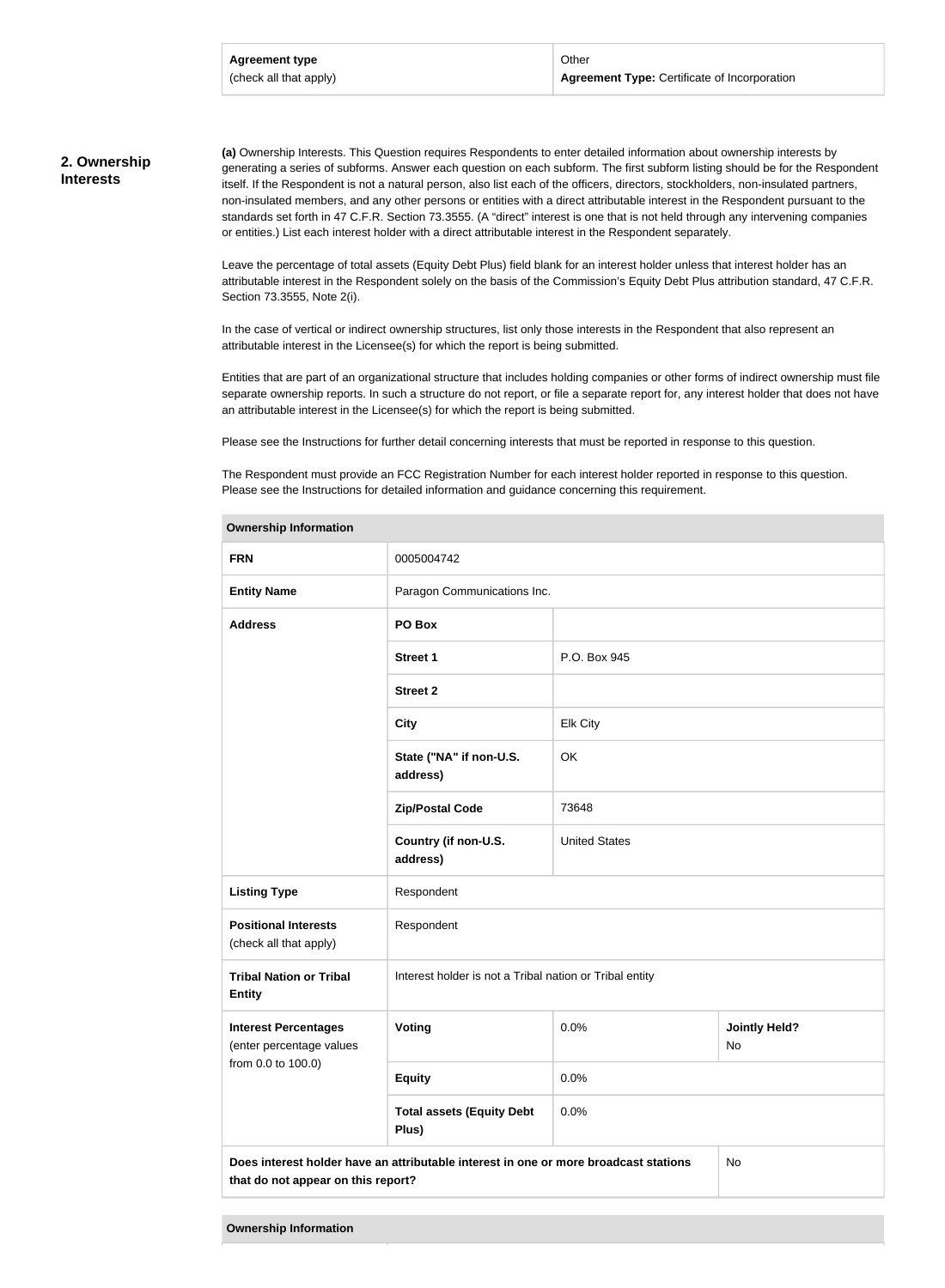| <b>FRN</b>                                                | 9990139256                                                                           |                        |                                   |  |
|-----------------------------------------------------------|--------------------------------------------------------------------------------------|------------------------|-----------------------------------|--|
| <b>Name</b>                                               | <b>Blake Brewer</b>                                                                  |                        |                                   |  |
| <b>Address</b>                                            | PO Box                                                                               |                        |                                   |  |
|                                                           | <b>Street 1</b>                                                                      | P.O. Box 945           |                                   |  |
|                                                           | <b>Street 2</b>                                                                      |                        |                                   |  |
|                                                           | <b>City</b>                                                                          | <b>Elk City</b>        |                                   |  |
|                                                           | State ("NA" if non-U.S.<br>address)                                                  | OK                     |                                   |  |
|                                                           | <b>Zip/Postal Code</b>                                                               | 73648                  |                                   |  |
|                                                           | Country (if non-U.S.<br>address)                                                     | <b>United States</b>   |                                   |  |
| <b>Listing Type</b>                                       | Other Interest Holder                                                                |                        |                                   |  |
| <b>Positional Interests</b><br>(check all that apply)     | Officer                                                                              |                        |                                   |  |
| Citizenship, Gender,                                      | <b>Citizenship</b>                                                                   | <b>US</b>              |                                   |  |
| <b>Ethnicity, and Race</b><br><b>Information (Natural</b> | Gender                                                                               | Male                   |                                   |  |
| Persons Only)                                             | <b>Ethnicity</b>                                                                     | Not Hispanic or Latino |                                   |  |
|                                                           | Race                                                                                 | White                  |                                   |  |
| <b>Interest Percentages</b><br>(enter percentage values   | <b>Voting</b>                                                                        | 100.0%                 | <b>Jointly Held?</b><br><b>No</b> |  |
| from 0.0 to 100.0)                                        | <b>Equity</b>                                                                        | 100.0%                 |                                   |  |
|                                                           | <b>Total assets (Equity Debt</b><br>Plus)                                            | 100.0%                 |                                   |  |
| that do not appear on this report?                        | Does interest holder have an attributable interest in one or more broadcast stations |                        | No                                |  |
|                                                           |                                                                                      |                        |                                   |  |

| (b) Respondent certifies that any interests, including equity, financial, or voting | Yes |
|-------------------------------------------------------------------------------------|-----|
| interests, not reported in this filing are non-attributable.                        |     |
| If "No," submit as an exhibit an explanation.                                       |     |

| (c) Does the Respondent or any reported interest holder<br>hold an attributable interest in any newspaper entities in | No. |
|-----------------------------------------------------------------------------------------------------------------------|-----|
| the same market as any station for which this report is                                                               |     |
| filed, as defined in 47 C.F.R. Section 73.3555?                                                                       |     |
| If "Yes," provide information describing the interest(s), using                                                       |     |
| EITHER the subform OR the spreadsheet option below.                                                                   |     |
| Respondents with a large number (50 or more) of entries to                                                            |     |
| submit should use the spreadsheet option.                                                                             |     |
| NOTE: Spreadsheets must be submitted in a special XML                                                                 |     |
| Spreadsheet format with the appropriate structure that is                                                             |     |
| specified in the documentation. For instructions on how to                                                            |     |
| use the spreadsheet option to complete this question                                                                  |     |
| (including templates to start with), please Click Here.                                                               |     |
|                                                                                                                       |     |
|                                                                                                                       |     |
|                                                                                                                       |     |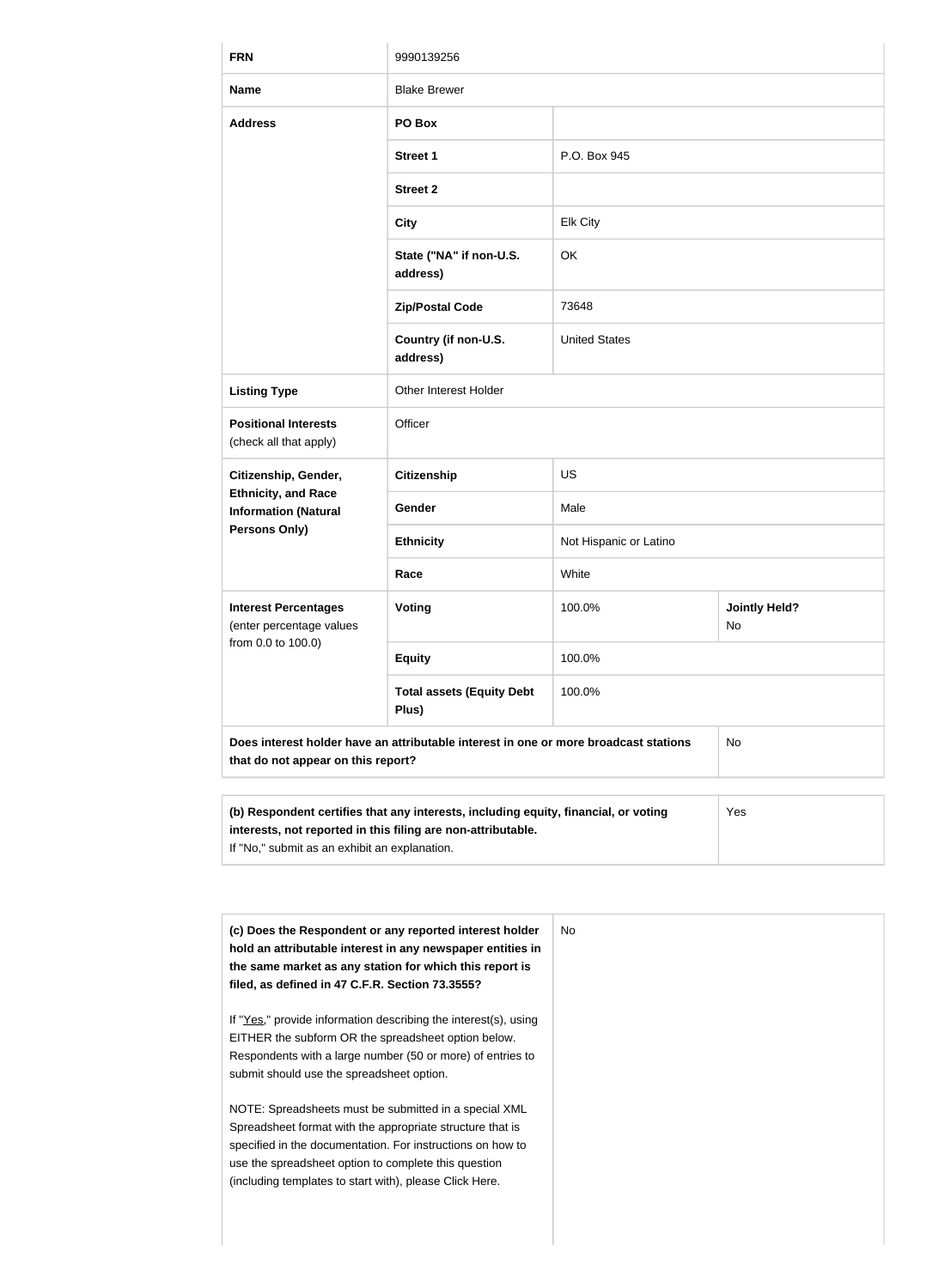| If using the subform, leave the percentage of total assets     |
|----------------------------------------------------------------|
| (Equity Debt Plus) field blank for an interest holder unless   |
| that interest holder has an attributable interest in the       |
| newspaper entity solely on the basis of the Commission's       |
| Equity Debt Plus attribution standard, 47 C.F.R. Section       |
| 73.3555, Note 2(i). If using an XML Spreadsheet, enter "NA"    |
| into the percentage of total assets (Equity Debt Plus) field   |
| for an interest holder unless that interest holder has an      |
| attributable interest in the newspaper entity solely on the    |
| basis of the Commission's Equity Debt Plus attribution         |
| standard.                                                      |
|                                                                |
| The Respondent must provide an FCC Registration Number         |
| for each interest holder reported in response to this          |
| question. Please see the Instructions for detailed information |
| and guidance concerning this requirement.                      |
|                                                                |

**(d) Are any of the individuals listed as an attributable interest holder in the Respondent married to each other or related to each other as parentchild or as siblings?** No

No

If "Yes," provide the following information for each such the relationship.

**(e) Is Respondent seeking an attribution exemption for any officer or director with duties wholly unrelated to the Licensee(s)?**

If "Yes," complete the information in the required fields and submit an Exhibit fully describing that individual's duties and responsibilities, and explaining why that individual should not be attributed an interest.

#### **3. Organizational Chart (Licensees Only)**

Attach a flowchart or similar document showing the Licensee's vertical ownership structure including the Licensee and all entities that have attributable interests in the Licensee. Licensees with a single parent entity may provide a brief explanatory textual Exhibit in lieu of a flowchart or similar document. Licensees without parent entities should so indicate in a textual Exhibit.

#### **Non-Licensee Respondents should select "N/A" in response to this question.**

Paragon Communications, Inc. is a single level licensee.

#### **Section III - Certification**

| <b>Certification</b> |
|----------------------|
|----------------------|

| <b>Section</b>                  | Question                                                                                                                                                                                                                                                                                                                    | <b>Response</b>                                                                                                                                                |
|---------------------------------|-----------------------------------------------------------------------------------------------------------------------------------------------------------------------------------------------------------------------------------------------------------------------------------------------------------------------------|----------------------------------------------------------------------------------------------------------------------------------------------------------------|
| <b>Authorized Party to Sign</b> | <b>WILLFUL FALSE STATEMENTS ON</b><br>THIS FORM ARE PUNISHABLE BY<br>FINE AND/OR IMPRISONMENT (U.S.<br>CODE, TITLE 18, SECTION 1001), AND<br>/OR REVOCATION OF ANY STATION<br>LICENSE -- OR CONSTRUCTION<br>PERMIT (U.S. CODE, TITLE 47,<br>SECTION 312(a)(1)), AND/OR<br>FORFEITURE (U.S. CODE, TITLE 47,<br>SECTION 503). |                                                                                                                                                                |
| <b>Certification</b>            | I certify that I have examined this report<br>and that to the best of my knowledge and<br>belief, all statements in this report are<br>true, correct and complete.                                                                                                                                                          | <b>Official Title: President</b><br>Exact Legal Title or Name of Respondent:<br><b>Paragon Communications, Inc.</b><br>Name: Blake Brewer<br>Phone: 5802259696 |